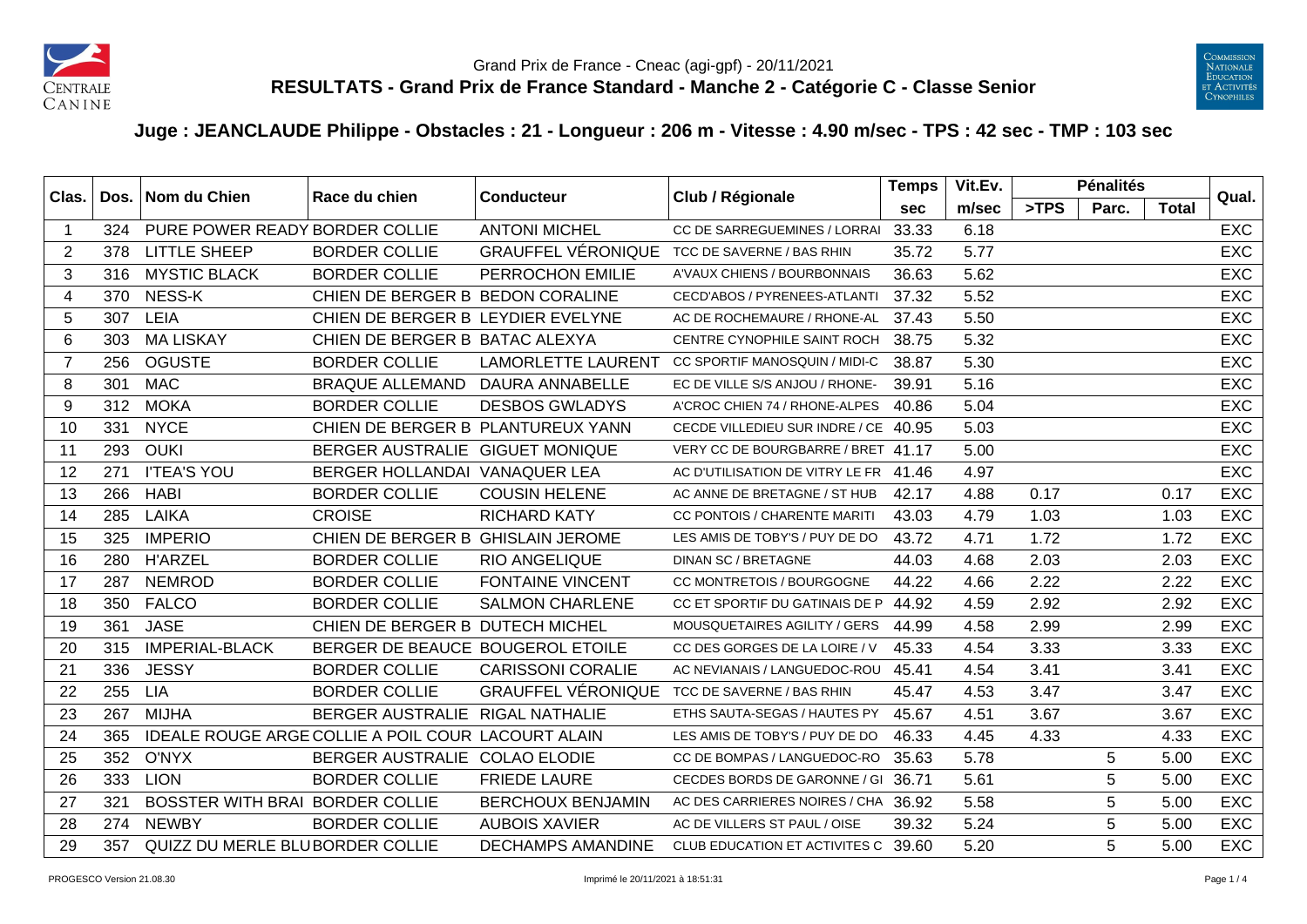| 30<br><b>INDIYA</b><br><b>BORDER COLLIE</b><br>AUROUSSEAU MARINE<br>5<br>291<br>ESC MONTALBANAIS / BRETAGNE<br>39.69<br>5.19<br>5.00<br>5<br>31<br>305<br><b>GOLDYE</b><br>BERGER AUSTRALIE LEVITTE FRANCK<br>5.14<br>5.00<br>ASSOCIATION SPORTIVE CYNOPHI 40.04 | <b>EXC</b><br><b>EXC</b><br><b>EXC</b> |
|------------------------------------------------------------------------------------------------------------------------------------------------------------------------------------------------------------------------------------------------------------------|----------------------------------------|
|                                                                                                                                                                                                                                                                  |                                        |
|                                                                                                                                                                                                                                                                  |                                        |
| 5<br>BLESSED BORDERS TBORDER COLLIE<br><b>MARLET ANNE</b><br>32<br>265<br>5.07<br>5.00<br>CENTRE CANIN DE CHEMAUDIN / F 40.66                                                                                                                                    |                                        |
| 5<br>33<br><b>MERLIN</b><br>BERGER DES PYREN JENNEQUIN CLARA<br>302<br>CANY CLUB DE MARCK / ST-HUBE 41.76<br>4.93<br>5.00                                                                                                                                        | <b>EXC</b>                             |
| 34<br>348<br><b>JANE</b><br>CHIEN DE BERGER B GICQUEL ANNE<br>ECOLE D'EC DE SAINT BRIEUC / B<br>4.31<br>5.75<br>5.75<br>47.75                                                                                                                                    | <b>EXC</b>                             |
| 263<br>IAZ<br>BERGER AUSTRALIE SUARD MYRIAM<br>35<br>CC DE LA TOUR D'ARIEGE / ARIEG 42.91<br>4.80<br>0.91<br>5<br>5.91                                                                                                                                           | <b>EXC</b>                             |
| PEPPER<br>5<br>36<br>264<br>KELPIE AUSTRALIEN BELBEZE LEA<br>4.80<br>0.94<br>5.94<br>SCC DE L'ETOILE / MIDI-COTE D'AZ 42.94                                                                                                                                      | <b>EXC</b>                             |
| 355<br><b>J'KHEOPS</b><br>CHIEN DE BERGER B CARGNINO VANESSA<br>37<br>CC D'UTILITE DE CADEROUSSE / M 48.51<br>4.25<br>6.51<br>6.51                                                                                                                               | <b>TBON</b>                            |
| <b>OCANIA</b><br><b>BEARDED COLLIE</b><br>38<br>337<br><b>LERMECHIN CECILE</b><br>CC DE PONT A MOUSSON / LORRA 43.64<br>4.72<br>1.64<br>5<br>6.64                                                                                                                | <b>TBON</b>                            |
| <b>LAIKA</b><br>BERGER BLANC SUIS DUMONT MARINE<br>5<br>39<br>308<br>EC SPORTIVE DE MESSEI / BASSE- 43.83<br>4.70<br>1.83<br>6.83                                                                                                                                | <b>TBON</b>                            |
| BERGER BLANC SUIS HENRION YOHAN<br><b>INDY</b><br>6.92<br>40<br>260<br>CC SPORT EDUCATION SOISSONS<br>48.92<br>4.21<br>6.92                                                                                                                                      | <b>TBON</b>                            |
| <b>IFATY-SAN</b><br>BERGER DE LA SERR JEGOU ELISABETH<br>49.54<br>7.54<br>7.54<br>319<br>4.16<br>41<br>AC ANNE DE BRETAGNE / ST HUB                                                                                                                              | <b>TBON</b>                            |
| <b>NARCO</b><br>42<br>329<br><b>BORDER COLLIE</b><br><b>MORIN JOANNA</b><br>7.92<br>CC CLICKER TRAINING DU MARSA<br>44.92<br>4.59<br>2.92<br>5                                                                                                                   | <b>TBON</b>                            |
| <b>JOYCE</b><br>5<br><b>BORDER COLLIE</b><br><b>GAMBERT MARIE ANNICKCC SAINT ANDRE / BRETAGNE</b><br>3.32<br>8.32<br>43<br>269<br>45.32<br>4.55                                                                                                                  | <b>TBON</b>                            |
| <b>LABELLE</b><br><b>BORDER COLLIE</b><br>3.97<br>347<br><b>TARANTOLA MAXENCE</b><br><b>CECDE LA REGION ANNECIENNE</b><br>51.85<br>9.85<br>9.85<br>44                                                                                                            | <b>TBON</b>                            |
| <b>PEPSI</b><br><b>BORDER COLLIE</b><br>HERBRETEAU FLORENT CC DE CHARLEVILLE-MEZIERES /<br>314<br>6.05<br>45<br>34.04<br>10<br>10.00                                                                                                                             | <b>TBON</b>                            |
| 344<br><b>BORDER COLLIE</b><br><b>MICHEL LUCAS</b><br>46<br>LANA<br>AC DES HAUTES FALAISES / SEINE 35.24<br>5.85<br>10<br>10.00                                                                                                                                  | <b>TBON</b>                            |
| <b>NEO</b><br><b>ACOULON MICKAEL</b><br>47<br>351<br><b>BORDER COLLIE</b><br>AUCHY LES MINES EC / ST-HUBER 35.36<br>5.83<br>10<br>10.00                                                                                                                          | <b>TBON</b>                            |
| MY BABY BOO<br><b>MARTIN CLÉMENT</b><br>327<br><b>BORDER COLLIE</b><br>5.82<br>48<br>CC DU TOULOIS / LORRAINE<br>35.40<br>10<br>10.00                                                                                                                            | <b>TBON</b>                            |
| <b>LOCH TAY</b><br>BERGER AUSTRALIE ITIE PIERRICK<br>49<br>288<br>TOULOUSE VETO AGILITY / HAUTE 36.76<br>5.60<br>10<br>10.00                                                                                                                                     | <b>TBON</b>                            |
| INDIAN LEGEND DITE BORDER COLLIE<br>50<br>345<br><b>BEGUE ESTEBAN</b><br>CC LEI CADEOU DE LA BOURINE /<br>5.51<br>10.00<br>37.42<br>10                                                                                                                           | <b>TBON</b>                            |
| PROUST SWEETY PU CHIEN NU DU PEROU FRISON AMANDA<br>5.33<br>51<br>354<br>ESPACE CANIN GEISPOLSHEIM / B<br>38.62<br>10<br>10.00                                                                                                                                   | <b>TBON</b>                            |
| MOLOSS-MILORD<br>CHIEN DE BERGER B ROUSSEL VIVIANE<br>5.24<br>52<br>296<br>39.28<br>10<br>10.00<br>LSP CHIENS D'AGILITY / CREUSE                                                                                                                                 | <b>TBON</b>                            |
| 371<br><b>JINKA</b><br><b>DALMATIEN</b><br><b>LUCE CAMILLE</b><br>52.10<br>10.10<br>53<br>CC MULTI-PAT'S / CENTRE<br>3.95<br>10.10                                                                                                                               | <b>TBON</b>                            |
| <b>IRIS</b><br>RETRIEVER DE LA NOLAURENT ANNE<br>CC D'UTILISATION DE TIERCELET / 52.19<br>3.95<br>54<br>276<br>10.19<br>10.19                                                                                                                                    | <b>TBON</b>                            |
| <b>JOKER</b><br>STAFFORDSHIRE TERASSO GUILBAUD ELOISE EC THONONAISE / RHONE-ALPES<br>5.28<br>55<br>317<br>47.28<br>4.36<br>10.28<br>5                                                                                                                            | <b>TBON</b>                            |
| BERGER AUSTRALIE LEONE ALAIN<br>5<br>56<br>284<br><b>INDIA-APACHE</b><br>4.34<br>5.52<br>10.52<br>ENTENTE CYNOPHILE TOURNAN-<br>47.52                                                                                                                            | <b>TBON</b>                            |
| <b>IELLOW MUSE</b><br>GOLDEN RETRIEVER VALETTE STÉPHANIE<br>311<br>42.90<br>4.80<br>0.90<br>10<br>10.90<br>57<br>FUN EDUC' AGILITY / TARN ET GA                                                                                                                  | <b>TBON</b>                            |
| <b>JUNE</b><br>BERGER AUSTRALIE PAGE CONSTANCE<br>5.97<br>5<br>58<br>356<br>CC D'UTILITE DE CADEROUSSE / M 47.97<br>4.29<br>10.97                                                                                                                                | <b>TBON</b>                            |
| <b>LUTECE</b><br>BERGER ALLEMAND BRUCAMPS-CHOUQUET<br>11.14<br>59<br>270<br>CECDE PONT-AUDEMER / EURE<br>53.14<br>3.88<br>11.14                                                                                                                                  | <b>TBON</b>                            |
| <b>ORFEE</b><br>282<br><b>BORDER COLLIE</b><br>PERRIER PATRICIA<br>CECDE L'UZEGE / LANGUEDOC-RO 53.20<br>3.87<br>11.20<br>11.20<br>60                                                                                                                            | <b>TBON</b>                            |
| 11.47 TBON<br>300 JENHA<br>BERGER HOLLANDAI DELHAYE VERGER HELE CU ET D'EC D'ARGENTEUIL / ILE-D 48.47<br>4.25<br>6.47<br>5<br>61                                                                                                                                 |                                        |
| 62<br><b>INDIA</b><br><b>BORDER COLLIE</b><br>BEHERLET STEPHANIE CABRIERES AGILITY / LANGUEDO<br>1.72<br>10<br>11.72<br>289<br>43.72<br>4.71                                                                                                                     | <b>TBON</b>                            |
| JAZZ<br>341<br>BERGER ALLEMAND BONNETY-GUIDA SYLVIE AIX SC / MIDI-COTE D'AZUR<br>54.26<br>12.26<br>12.26<br>63<br>3.80                                                                                                                                           | <b>TBON</b>                            |
| <b>INDEE BLUE</b><br>277<br>64<br>BERGER AUSTRALIE ESCHBACH BRIGITTE<br>SCC DE L'ETOILE / MIDI-COTE D'AZ 49.65<br>4.15<br>7.65<br>5<br>12.65                                                                                                                     | <b>TBON</b>                            |
| <b>NUMB</b><br>65<br>298<br>KELPIE AUSTRALIEN VERGNE ELODIE<br>CC VILLENEUVOIS / ST-HUBERT-D 45.24<br>3.24<br>13.24<br>4.55<br>10                                                                                                                                | <b>TBON</b>                            |
| 14.26<br>66<br>338<br>JUMPER BLUE ANGELBOUVIER AUSTRALIE KMIEC CHRISTINE<br>CC DE BEAUTOR / NORD PICARDIE 46.26<br>4.45<br>4.26<br>10                                                                                                                            | <b>TBON</b>                            |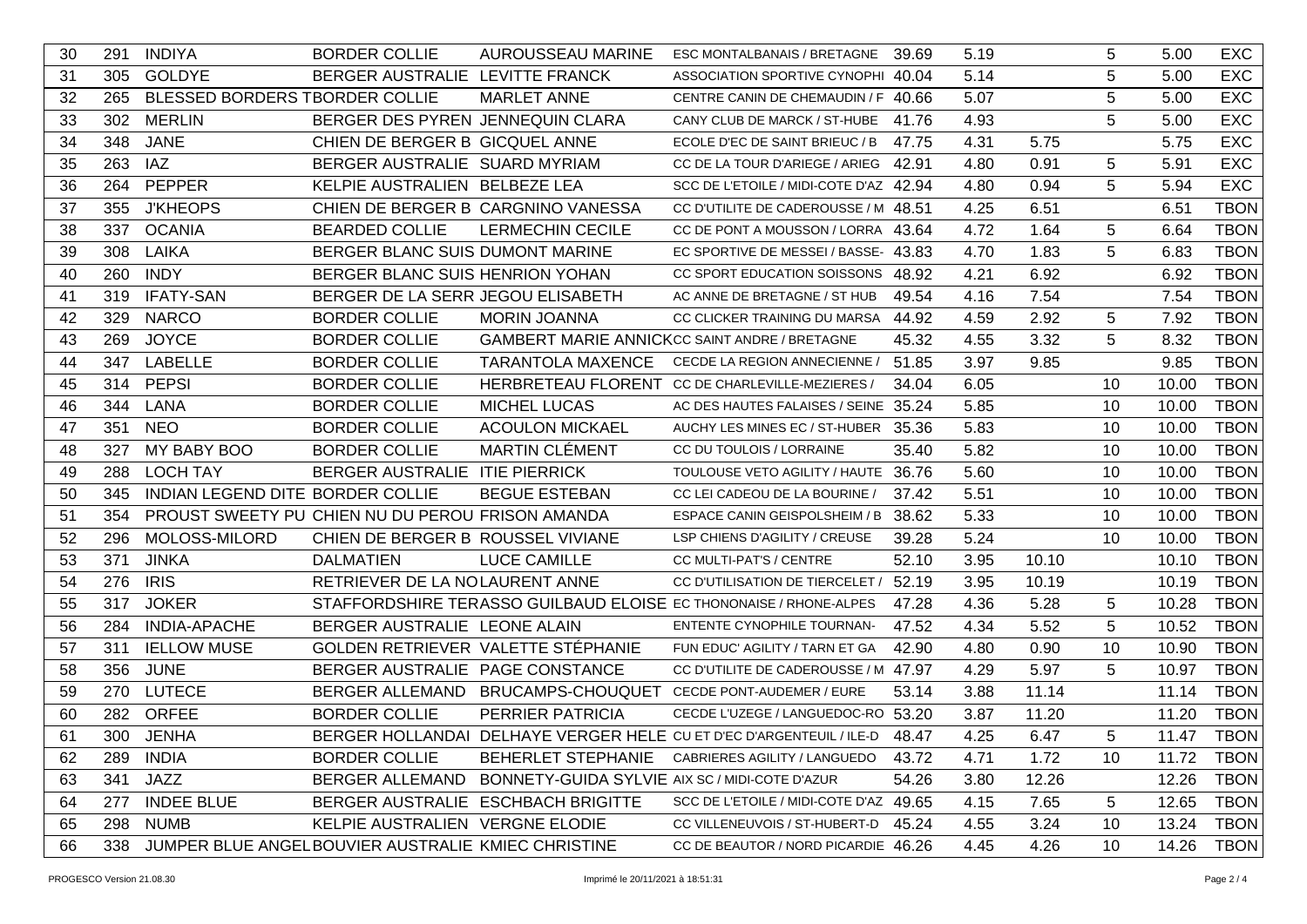| 67 |     | 262 HYOUK                       | <b>BORDER COLLIE</b>                             | <b>PEUPLE MARCEL</b>                                            | AC D'ARMBOUTS CAPPEL / ST-HU                                      | 51.74 | 3.98 | 9.74  | 5  | 14.74 | <b>TBON</b> |
|----|-----|---------------------------------|--------------------------------------------------|-----------------------------------------------------------------|-------------------------------------------------------------------|-------|------|-------|----|-------|-------------|
| 68 | 278 | <b>MAIA</b>                     | CHIEN DE BERGER B BERNARD SARA                   |                                                                 | CC YONNAIS / VENDEE                                               | 51.80 | 3.98 | 9.80  | 5  | 14.80 | <b>TBON</b> |
| 69 |     | 346 TIWANE                      | <b>BORDER COLLIE</b>                             | <b>BIENVENU LORINE</b>                                          | CC NIORTAIS / DEUX SEVRES                                         | 51.92 | 3.97 | 9.92  | 5  | 14.92 | <b>TBON</b> |
| 70 |     | 292 MISS                        | <b>BORDER COLLIE</b>                             | <b>BARBON DOMINIQUE</b>                                         | CC MIGENNOIS / BOURGOGNE                                          | 38.33 | 5.37 |       | 15 | 15.00 | <b>TBON</b> |
| 71 |     | 362 DAKOTA                      | BERGER BLANC SUIS BARIL AURÉLIE                  |                                                                 | SPORTS ET LOISIRS CANINS DE T                                     | 40.22 | 5.12 |       | 15 | 15.00 | <b>TBON</b> |
| 72 |     | 366 PEPITE                      | <b>BORDER COLLIE</b>                             | <b>BESSON MICHÈLE</b>                                           | CC DE VALOGNES / BASSE-NORM                                       | 40.67 | 5.07 |       | 15 | 15.00 | <b>TBON</b> |
| 73 |     | 343 J' LYDIE D'HEROINE          | <b>BORDER COLLIE</b>                             |                                                                 | BOUTEILLE JEAN-PHILIP AC WOUAF 87 / HAUTE VIENNE                  | 52.62 | 3.91 | 10.62 | 5  | 15.62 | <b>TBON</b> |
| 74 |     | 349 ZIPPUP FLOWER               | <b>BORDER COLLIE</b>                             | <b>WLAZLO SOPHIE</b>                                            | COMPIEGNE EC / OISE                                               | 53.02 | 3.89 | 11.02 | 5  | 16.02 | <b>BON</b>  |
| 75 |     | 290 HEAVEN                      | BERGER AUSTRALIE KLEIN CECILE                    |                                                                 | AMICALE BLAGNACAISE DU CHIEN 53.64                                |       | 3.84 | 11.64 | 5  | 16.64 | <b>BON</b>  |
| 76 | 326 | <b>LOONY</b>                    | <b>CROISE</b>                                    | <b>HEINEN STEPHANIE</b>                                         | CAC DE ST ARNOULT-LONGVILLIE                                      | 49.56 | 4.16 | 7.56  | 10 | 17.56 | <b>BON</b>  |
| 77 | 358 | <b>JIN</b>                      | BERGER BLANC SUIS TRUCHOT SYLVAIN                |                                                                 | CC DE DOLE / FRANCHE-COMTE                                        | 59.66 | 3.45 | 17.66 |    | 17.66 | <b>BON</b>  |
| 78 | 272 | JODIE-JOY                       | <b>BORDER COLLIE</b>                             | <b>PERRIER MICHEL</b>                                           | AC DE L'ISLE SUR LA SORGUE / MI                                   | 44.80 | 4.60 | 2.80  | 15 | 17.80 | <b>BON</b>  |
| 79 | 309 | <b>OUDJAT</b>                   |                                                  | BERGER AUSTRALIE MAUFROY STÉPHANIE                              | CC LE FIDELAIRE / EURE                                            | 44.81 | 4.60 | 2.81  | 15 | 17.81 | <b>BON</b>  |
| 80 | 273 | <b>BOUNTY</b>                   |                                                  | BERGER AUSTRALIE SCHREINER VICTORIA                             | CC DE SARREGUEMINES / LORRAI                                      | 50.44 | 4.08 | 8.44  | 10 | 18.44 | <b>BON</b>  |
| 81 | 323 | <b>LYNX</b>                     |                                                  | CHIEN DE BERGER B BROWNING FRANCES                              | ESC CHATELLERAUDAIS / POITOU 56.78                                |       | 3.63 | 14.78 | 5  | 19.78 | <b>BON</b>  |
| 82 | 268 | <b>GRANY</b>                    |                                                  | CHIEN DE BERGER B L HENORET CATHERINE CC SAINT ANDRE / BRETAGNE |                                                                   | 57.15 | 3.60 | 15.15 | 5  | 20.15 | <b>BON</b>  |
| 83 | 281 |                                 | JOY LITTLE PRINCES BERGER AUSTRALIE ROBERT SARAH |                                                                 | CC D'UTILISATION DES SCOLATI'C 47.42                              |       | 4.34 | 5.42  | 15 | 20.42 | <b>BON</b>  |
| 84 | 339 | <b>INDIGO</b>                   | BERGER AUSTRALIE GRIFFET MARION                  |                                                                 | EDUCATION ET LOISIRS CANINS D 47.66                               |       | 4.32 | 5.66  | 15 | 20.66 | <b>BON</b>  |
| 85 | 342 | <b>IRON</b>                     | BERGER AUSTRALIE HUDELOT PASCAL                  |                                                                 | CECDE THOIRETTE / FRANCHE-CO 48.81                                |       | 4.22 | 6.81  | 15 | 21.81 | <b>BON</b>  |
| 86 | 286 | <b>MASEO</b>                    | CHIEN DE BERGER B LECLERC JENNIFER               |                                                                 | LES CHIENS DU MANTOIS / ILE-DE- 58.44                             |       | 3.52 | 16.44 | 10 | 26.44 | SQ          |
| 87 | 297 | OAKA-OAKA                       | <b>BORDER COLLIE</b>                             | <b>HAUMAN MICKAËL</b>                                           | LE MEE SC / ILE-DE-FRANCE                                         | 49.12 | 4.19 | 7.12  | 20 | 27.12 | SQ          |
| 88 | 375 | <b>GRIBOUILLE</b>               | <b>CROISE</b>                                    | <b>RAGUIN SANDRINE</b>                                          | PAT'AGILES DE CORMERY / CENT                                      | 64.87 | 3.18 | 22.87 | 5  | 27.87 | SQ          |
| 89 | 258 | LAMILOU                         | BERGER AUSTRALIE RAGUIN SANDRINE                 |                                                                 | PAT'AGILES DE CORMERY / CENT                                      | 65.34 | 3.15 | 23.34 | 10 | 33.34 | SQ          |
| 90 | 328 | <b>FINAGEN</b>                  | <b>CROISE</b>                                    | <b>EDWARDS ANITA</b>                                            | CC EDUCATION DURTAL / MAINE A 67.23                               |       | 3.06 | 25.23 | 10 | 35.23 | SQ          |
|    |     | 257 IRIS                        | BERGER DES PYREN PEUPLE ANNE                     |                                                                 | AC D'ARMBOUTS CAPPEL / ST-HU                                      |       |      |       |    |       | <b>ELI</b>  |
|    | 259 | <b>NEO</b>                      | <b>BORDER COLLIE</b>                             | <b>BOURDON ODILE</b>                                            | CECDE GAUCHY / NORD PICARDIE                                      |       |      |       |    |       | ELI         |
|    | 261 | <b>JUMBLIES POWER</b>           | BERGER AUSTRALIE THIROLLE ADELINE                |                                                                 | CC D'UTILISATION DE TIERCELET /                                   |       |      |       |    |       | ELI         |
|    |     | 275 NAIADE                      |                                                  | KELPIE AUSTRALIEN CHAMBAZ CLARENCE                              | CC DE JOIGNY / BOURGOGNE                                          |       |      |       |    |       | ELI         |
|    |     | 279 IZISSBLUE                   | <b>BORDER COLLIE</b>                             |                                                                 | LE GUELLENEC CLAUDIN CC SAINT ANDRE / BRETAGNE                    |       |      |       |    |       | ELI         |
|    | 283 | MICHIGAN LASTELLA BORDER COLLIE |                                                  | MOREL ELEONORE                                                  | 4'PAT CLUB 86 / POITOU                                            |       |      |       |    |       | <b>ELI</b>  |
|    | 294 | <b>LE MASSAI</b>                |                                                  | CHIEN DE BERGER B DURIEUX FRANCOISE                             | AC DES CARRIERES NOIRES / CHA                                     |       |      |       |    |       | <b>ELI</b>  |
|    |     | 295 NELL                        | BORDER COLLIE                                    | <b>KARCHER NADIA</b>                                            | TCC DE SAVERNE / BAS RHIN                                         |       |      |       |    |       | ELI         |
|    |     | 299 PITZY                       | BERGER AUSTRALIE PERIAL MELISSA                  |                                                                 | CC DU TOULOIS / LORRAINE                                          |       |      |       |    |       | ELI         |
|    |     | 304 NAIGA                       | BERGER AUSTRALIE JOLIBOIS CÉLINE                 |                                                                 | AC DE VRAUX / CHAMPAGNE-ARD 32.10                                 |       | 6.42 |       |    |       | ELI         |
|    |     | 310 NIKKY                       |                                                  | CHIEN DE BERGER B CORDIER JOCELYNE                              | SC ARDECHOIS / RHONE-ALPES                                        |       |      |       |    |       | ELI         |
|    |     | 313 OAK OF TEXAS                |                                                  |                                                                 | BERGER AUSTRALIE MARTIN-PELLET BEATRIXASSOCIATION CENTRE CANIN DU |       |      |       |    |       | <b>ELI</b>  |
|    |     | 318 ORIGINAL A'OSLO             | <b>BORDER COLLIE</b>                             | <b>DEQUAIRE GERARD</b>                                          | CLUB BORDELAIS D'EC / GIRONDE                                     |       |      |       |    |       | ELI         |